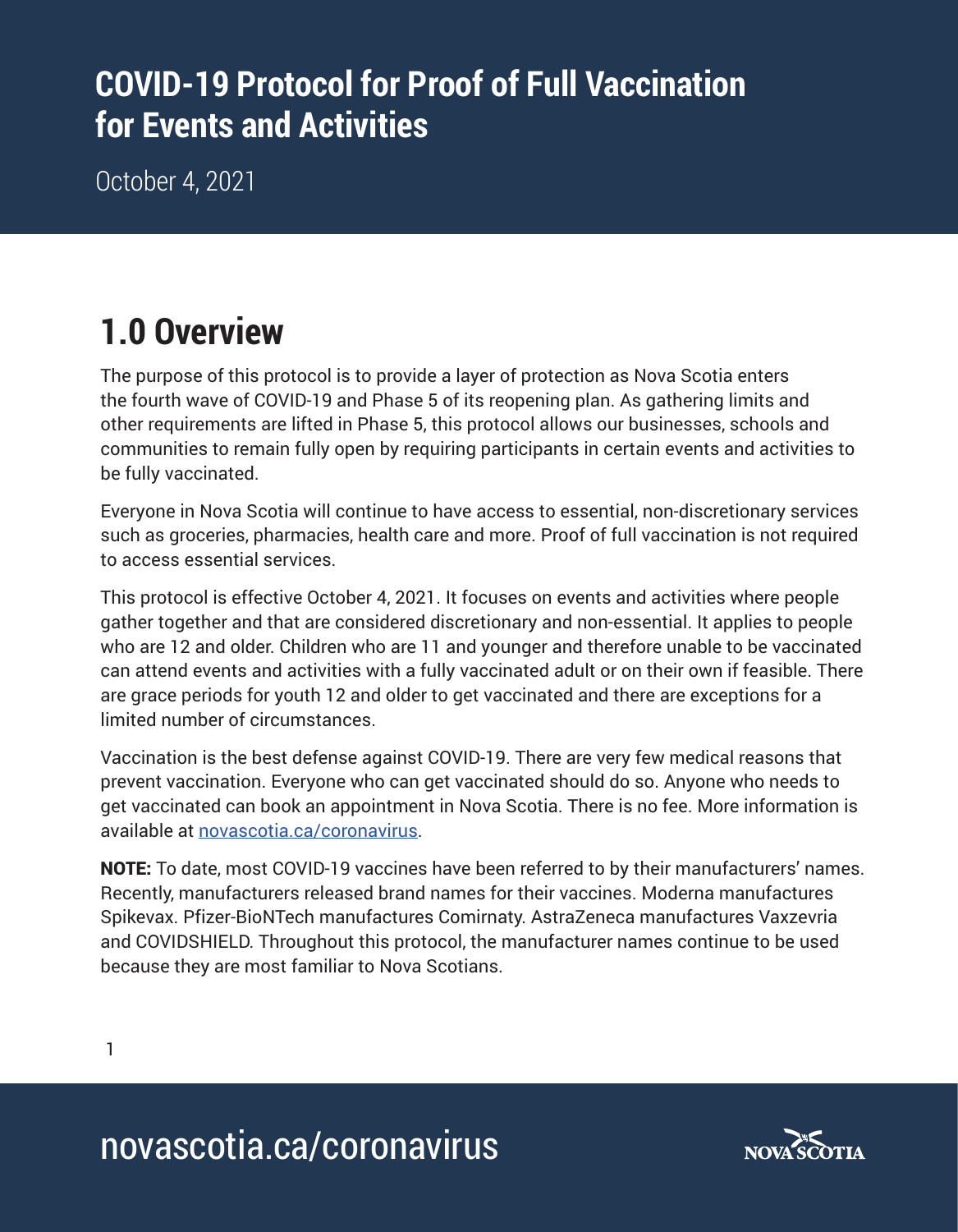# **2.0 Proof of full vaccination**

### **2.1 Definition of full vaccination**

A person is considered fully vaccinated against COVID-19 in Nova Scotia in the following circumstances:

- 14 days or more after receiving the second dose of a two-dose series of a Health Canada authorized COVID-19 vaccine (Moderna, Pfizer-BioNTech, AstraZeneca) following minimum dosing intervals. This includes a mix of these vaccines, such as one dose of AstraZeneca and one dose of Moderna.
- 14 days or more after receiving a one-dose series of a Health Canada authorized COVID-19 vaccine (Janssen/Johnson & Johnson).
- 14 days or more after receiving the final dose of any other World Health Organization authorized series of COVID-19 vaccine (such as Sinopharm or Sinovac).

People who received vaccine in another country that is not authorized by the World Health Organization can book appointments in Nova Scotia to get two doses of Moderna, Pfizer-BioNTech or a combination of these two vaccines to achieve full vaccination 14 days after the second dose.

The day a person got their second/final dose of vaccine is considered day 1. They are considered fully vaccinated 14 days after. In other words, they can participate in an event or activity covered by Section 3.1 of this protocol on the 15th day or later as long as they show their proof of full vaccination.

Testing, wearing a mask or other personal protective equipment, maintaining physical distance, or using a gathering limit or other mitigation measures are all important public health measures but they cannot replace the requirement of providing proof of full vaccination for events and activities outlined in Section 3.1 of this protocol. Any public health measures that are in effect must be followed, in addition to this protocol.

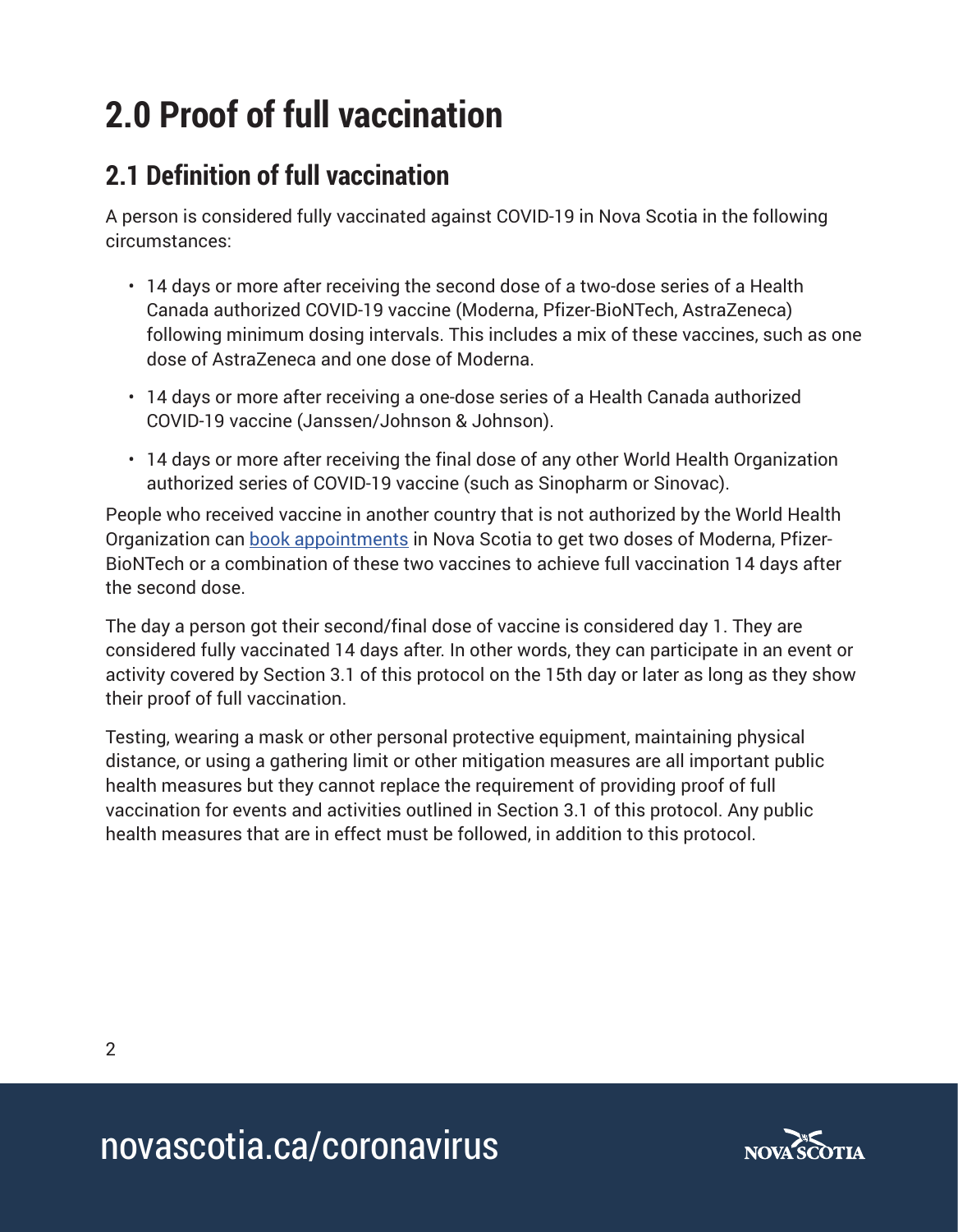### **2.2 Acceptable forms of proof of full vaccination**

Original proof of full vaccination records are acceptable in paper and digital formats, as well as clear photos, screenshots and photocopies.

#### Required information

At minimum, a record must show all the following information to demonstrate proof of full vaccination:

- the person's name
- the brand(s) of vaccine received (such as Moderna, Pfizer, etc)
- an indication that all required doses for that brand of vaccine were received
- the date when the final dose was received

For example:

Jane Doe COVID-19 Dose 1 Pfizer-BioNTech Received on May 14, 2021

COVID-19 Dose 2 Pfizer-BioNTech Received on July 9, 2021

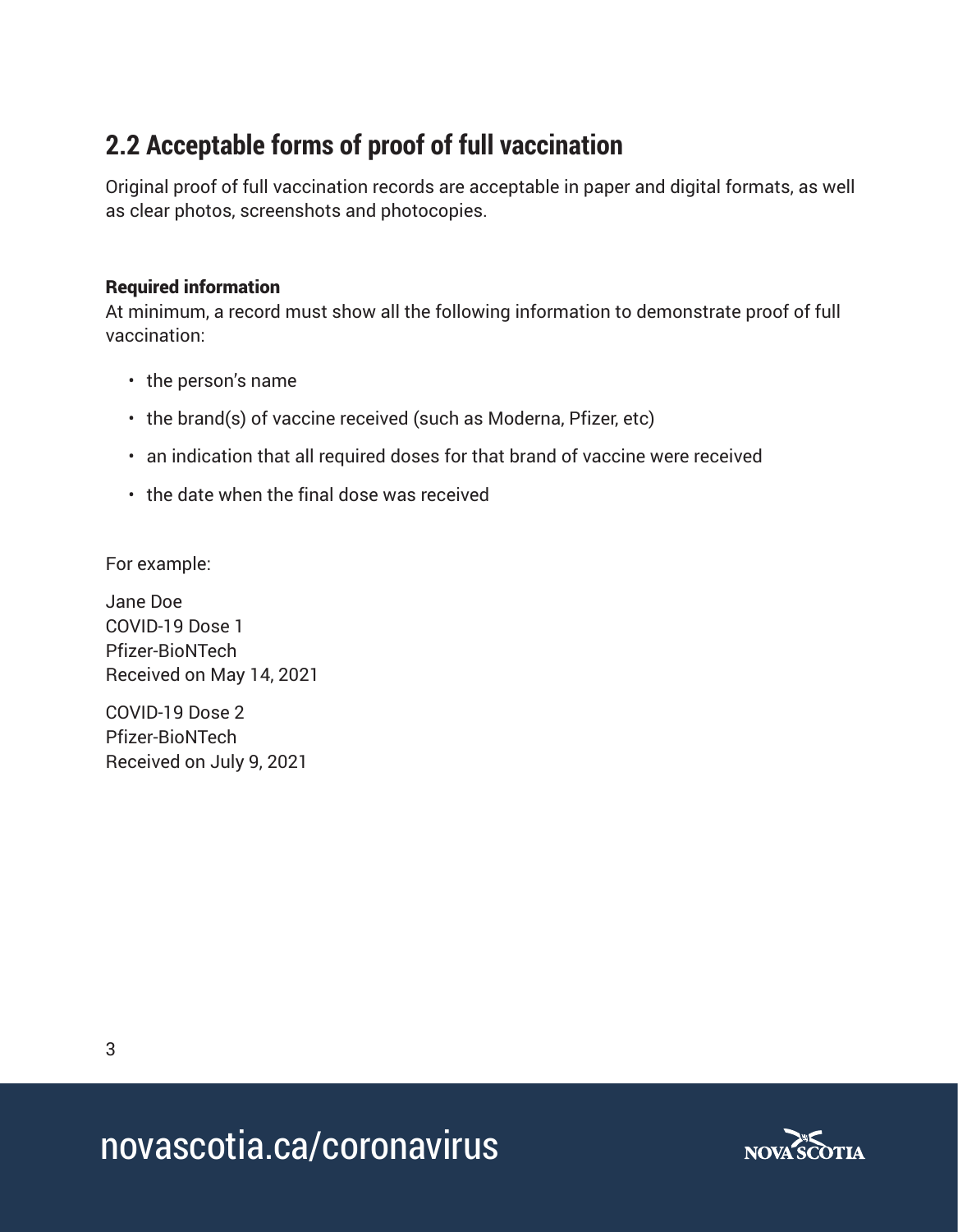#### Preferred format of proof of full vaccination

The federal government has developed a standard proof of vaccination for Canadians. It allows all provinces and territories to have a standard, recognizable proof of vaccination. Effective October 1, 2021, Nova Scotia is adopting it as the province's standard format for proof of vaccination:



Everyone who is vaccinated in Nova Scotia on or after October 1, 2021 will receive their proof of vaccination in this standard format. Everyone who was vaccinated in Nova Scotia before that date is encouraged to download their proof of vaccination in this new format, starting October 1. This will make it easier for businesses and organizations in Nova Scotia to check proof of vaccination.

People who were vaccinated outside Nova Scotia or outside Canada can use the proof of vaccination they received in another jurisdiction. If they wish, starting October 4, they can follow instructions to upload their vaccine record from the jurisdiction(s) where they were vaccinated in order to receive their proof of vaccination in Nova Scotia's standard format. It will take several weeks to receive it because the information submitted must be verified.

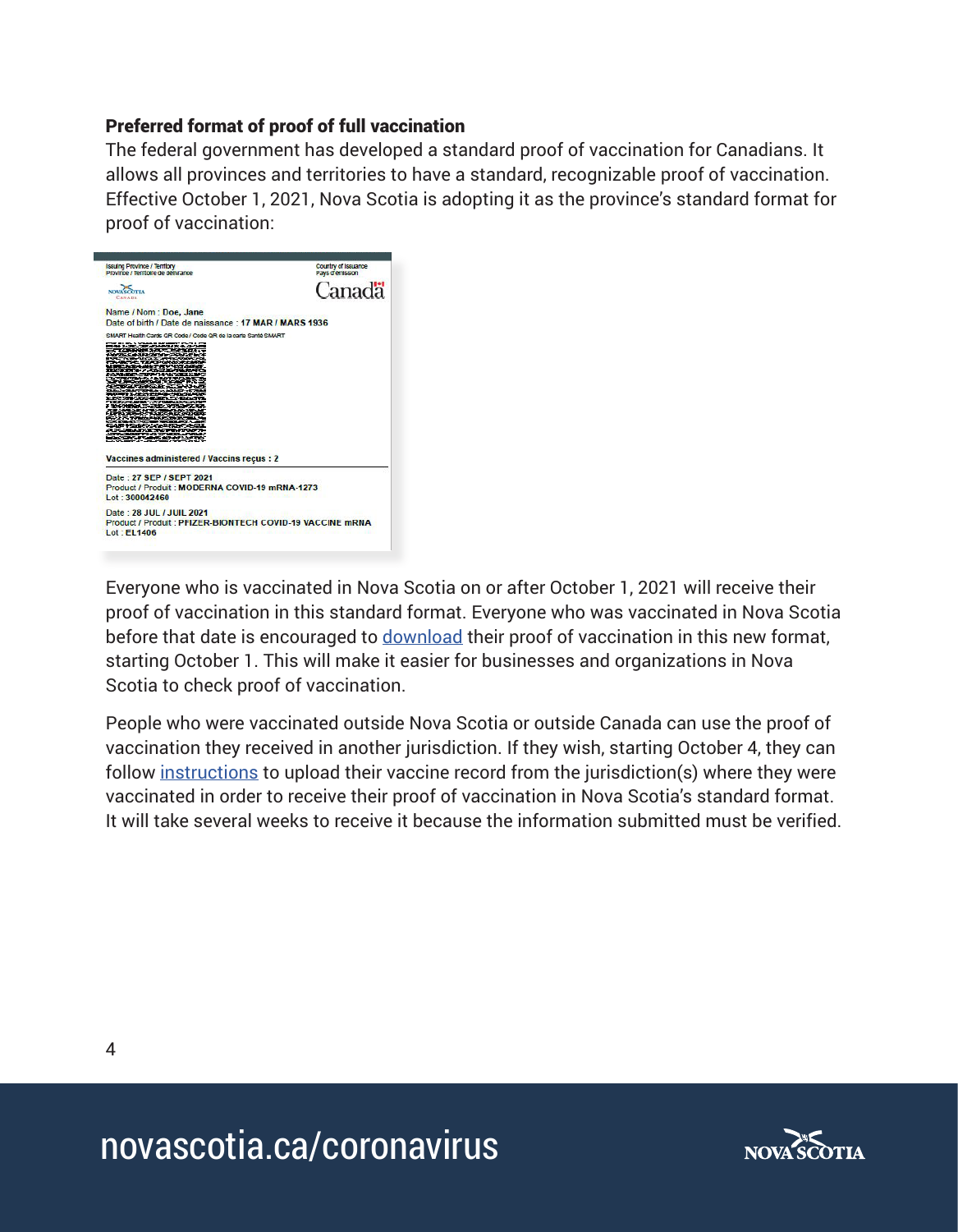This standard proof of vaccination has a quick response (QR) code that can be scanned by a business or organization that requires a person's proof of full vaccination. Nova Scotia will implement VaxCheckNS starting October 22. It is a QR scanner app to scan this code and provide a simple green "confirmed" response or a red "sorry" response.

Once it is launched, scanning the new standard proof of vaccination with VaxCheckNS will be the preferred method of providing and checking proof of full vaccination. People are encouraged to use this process to make providing and checking proof of full vaccination easier for everyone. It will also best protect people's personal health information regarding their vaccination status. (See more in Section 2.4.)

#### Other acceptable formats of proof of full vaccination

Other options will be acceptable as proof of vaccination both before and after VaxCheckNS is available.

People who were vaccinated in Canada can use the standard proof of vaccination (shown above), whether or not the QR code it contains is scanned. It provides all the information required under this protocol. It is acceptable as proof of vaccination within Nova Scotia, whether it is printed or photocopied or in digital form (such as a PDF or screenshot image saved on your phone or in the CanImmunize app).

People who were vaccinated in Nova Scotia before October 4 had access to the original format of the Nova Scotia COVID-19 vaccine record. A wallet-sized version of this record was also available – it can be laminated but does not have to be. It provides all the information required under this protocol. It is acceptable as proof of vaccination within Nova Scotia, whether it is printed or photocopied or in digital form (such as a PDF or screenshot image saved on your phone or in the CanImmunize app):



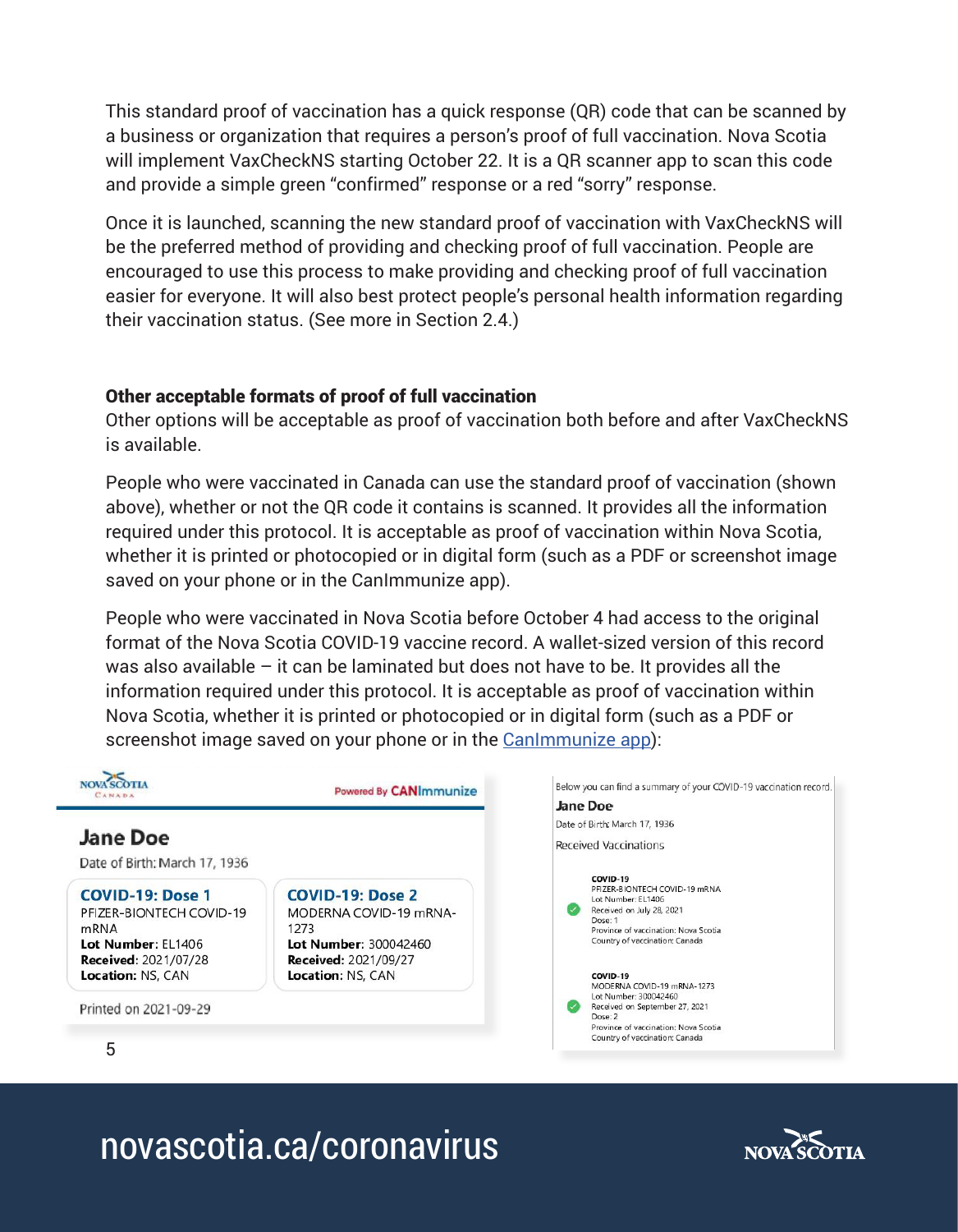People who received one or more doses of vaccine in another province, territory or country may show the proof of vaccination they received from that jurisdiction. Some people may need to show proof of vaccination from more than one jurisdiction if they got doses in different places. These records must provide the required information outlined in Section 2.2 of this protocol.

#### Getting your Nova Scotia COVID-19 Proof of Vaccination

The Nova Scotia COVID-19 Proof of Vaccination can be accessed online or by phone.

To access your record online, you will need your health card number and the email address or phone number you provided when you booked your vaccination appointments.

If you enter your email address, you will receive an email from noreply@canimmunize.ca with instructions to log in and access your record. If you enter your phone number, you will be sent a verification code used to access your record through your browser.

If you are unable to access your record online, you can call toll-free at 1-833-797-7772. An operator can issue your record by email or by mail.

### **2.3 Valid ID**

In some cases, valid ID will be required along with proof of full vaccination to verify that a person is providing their own proof of vaccination.

In cases where a person's identity is already known (i.e. where they have an existing membership such as gyms or they are already registered as participants in an activity such as recreation programs), valid ID is not required.

In cases where the person does not already have this kind of relationship with the business or organization, such as bars and restaurants, many leisure activities, and new members and participants, valid ID will be required along with proof of vaccination.

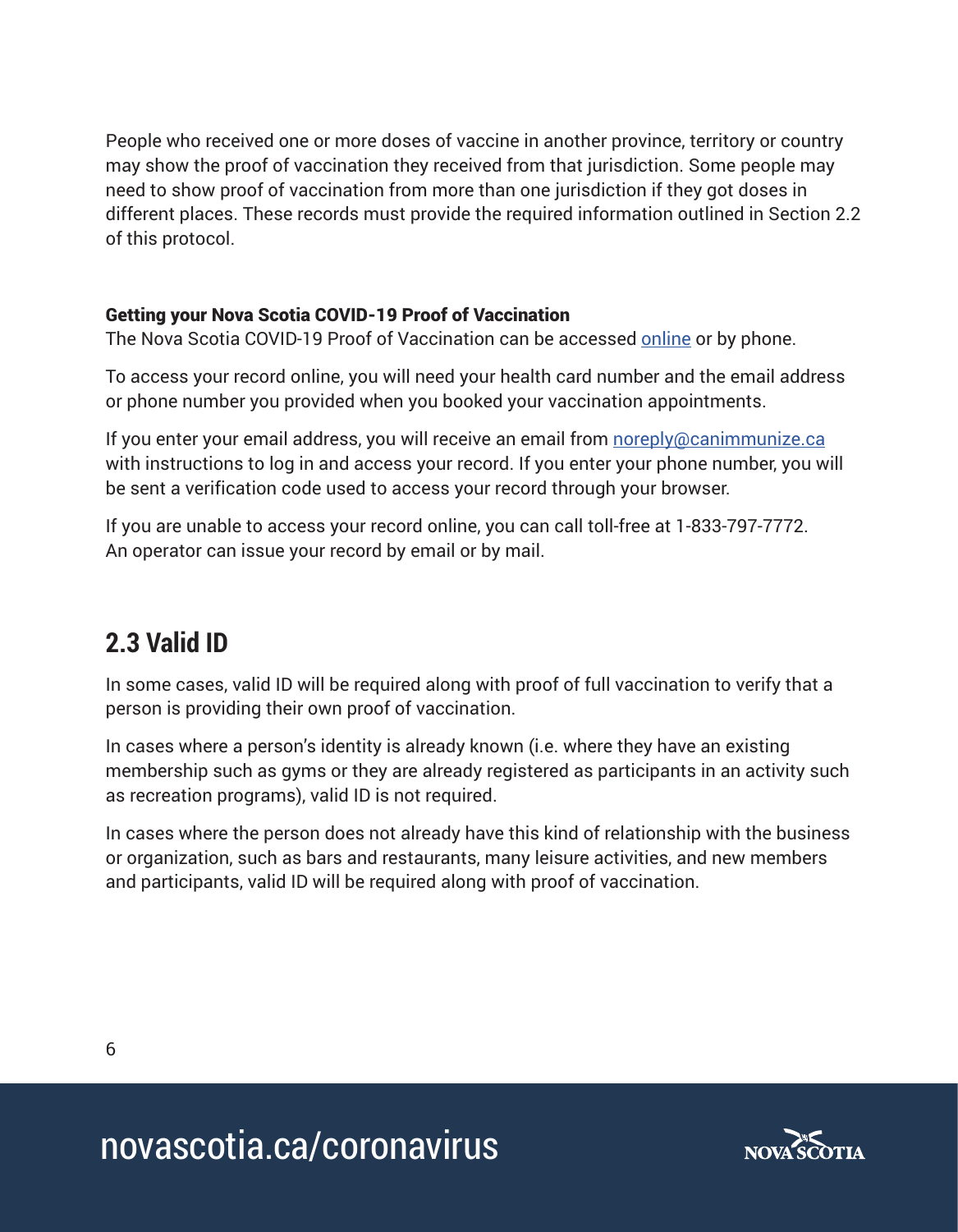Acceptable forms of valid ID include:

- drivers license
- passport
- government issued ID card
- health card
- birth certificate
- student card
- Secure Certificate of Indian Status

Original ID records are acceptable in card, paper and digital formats, as well as clear photos, screenshots and photocopies.

### **2.4 Checking proof of full vaccination**

Businesses and organizations hosting events and activities that are covered in Section 3.1 of this protocol are responsible to check that participants are fully vaccinated before they engage in the event or activity.

People are allowed to enter a lobby area in order to provide their proof of full vaccination but not allowed further into a business or facility until they have provided their proof. If there are other businesses or organizations where proof of vaccination is not required that share the lobby space, people can go through the lobby to access them.

People who have the new standard proof of full vaccination for Nova Scotia or another Canadian province or territory can show a paper or digital version. The business or organization can scan the QR code. They can also look at the paper or digital version to review required information outlined in Section 2.2 of this protocol.

Currently, the person scanning the code will see the all the details on the proof of vaccination from the province or territory where the person was vaccinated.

Starting October 22, Nova Scotia will implement VaxCheckNS, a unique QR code scanner app that businesses and organizations can use on a smartphone or other device to scan a paper or digital version of person's proof of vaccination. VaxCheckNS will be available as free download in the App Store for Apple devices and Google Play for other devices.

7

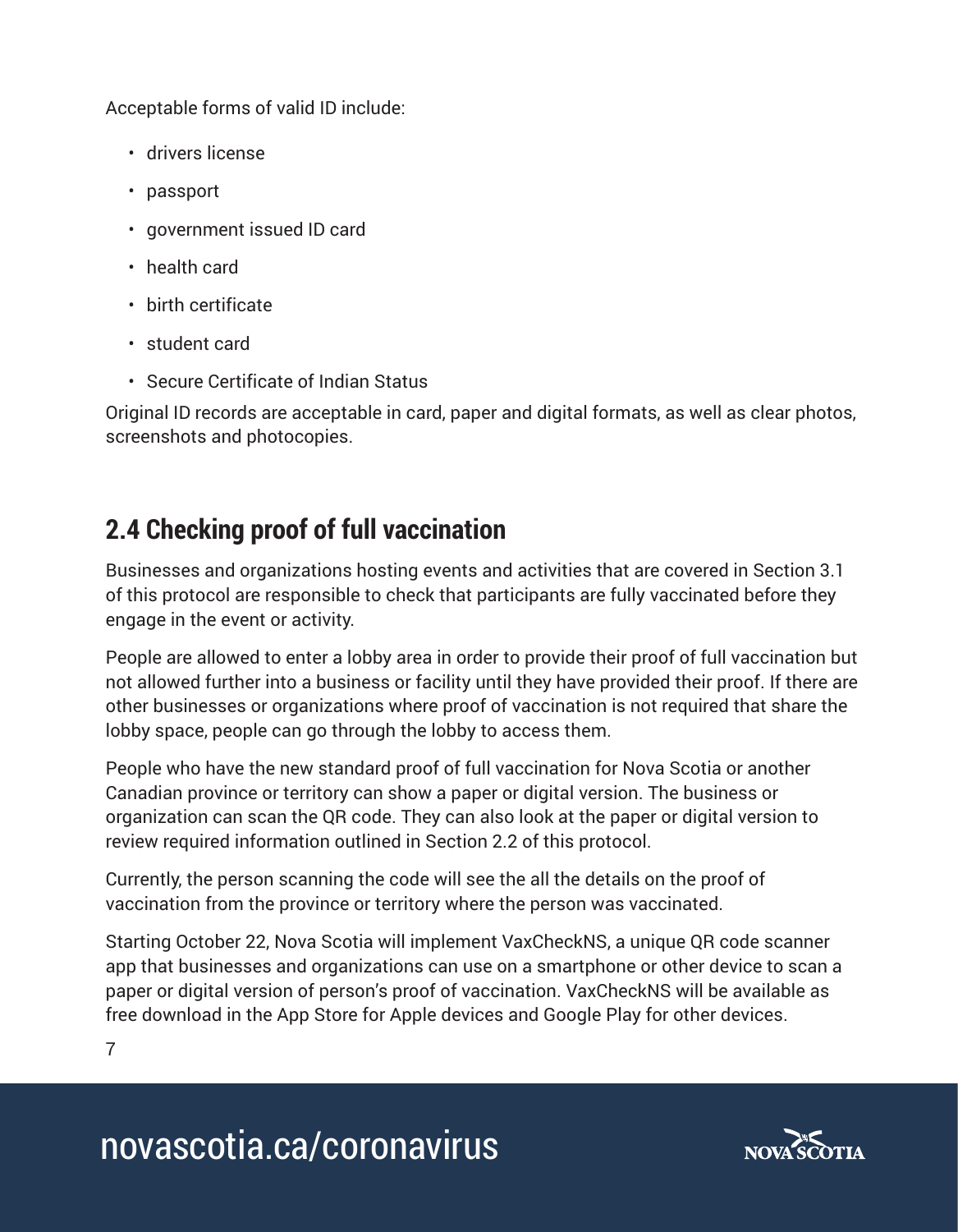If the proof of vaccination was provided by a Canadian province or territory, VaxCheckNS will produce a green "confirmed" response or a red "sorry" response instead of showing the entire vaccine record. If the person chooses, they can fold a paper version or adjust the display on their phone such that only the QR code is visible to the person who is scanning. This protects their full vaccine record from being seen by anyone.



Businesses and organizations are not required to use VaxCheckNS. However, it is strongly recommended as a fast method of checking proof of full vaccination that also best protects personal health information. Other QR code scanners are not recommended because they reveal all the details on the person's proof of full vaccination.

In cases where a person does not present the standard proof of vaccination outlined above or the business or organization chooses not to use VaxCheckNS, the business or organization will need to review the details on the person's proof of vaccination to check for the required information as outlined in Section 2.2 of this protocol. They may also need to check the person's ID as outlined in Section 2.3 of this protocol.

The business or organization needs to ensure the person received their final dose of an acceptable COVID-19 vaccine (as outlined in Section 2.1 of this protocol) at least 14 days earlier than the day of the event or activity. For example, if the event or activity is on October 30, the person would only be considered fully vaccinated if they received their final dose of an acceptable vaccine on October 16 or earlier.

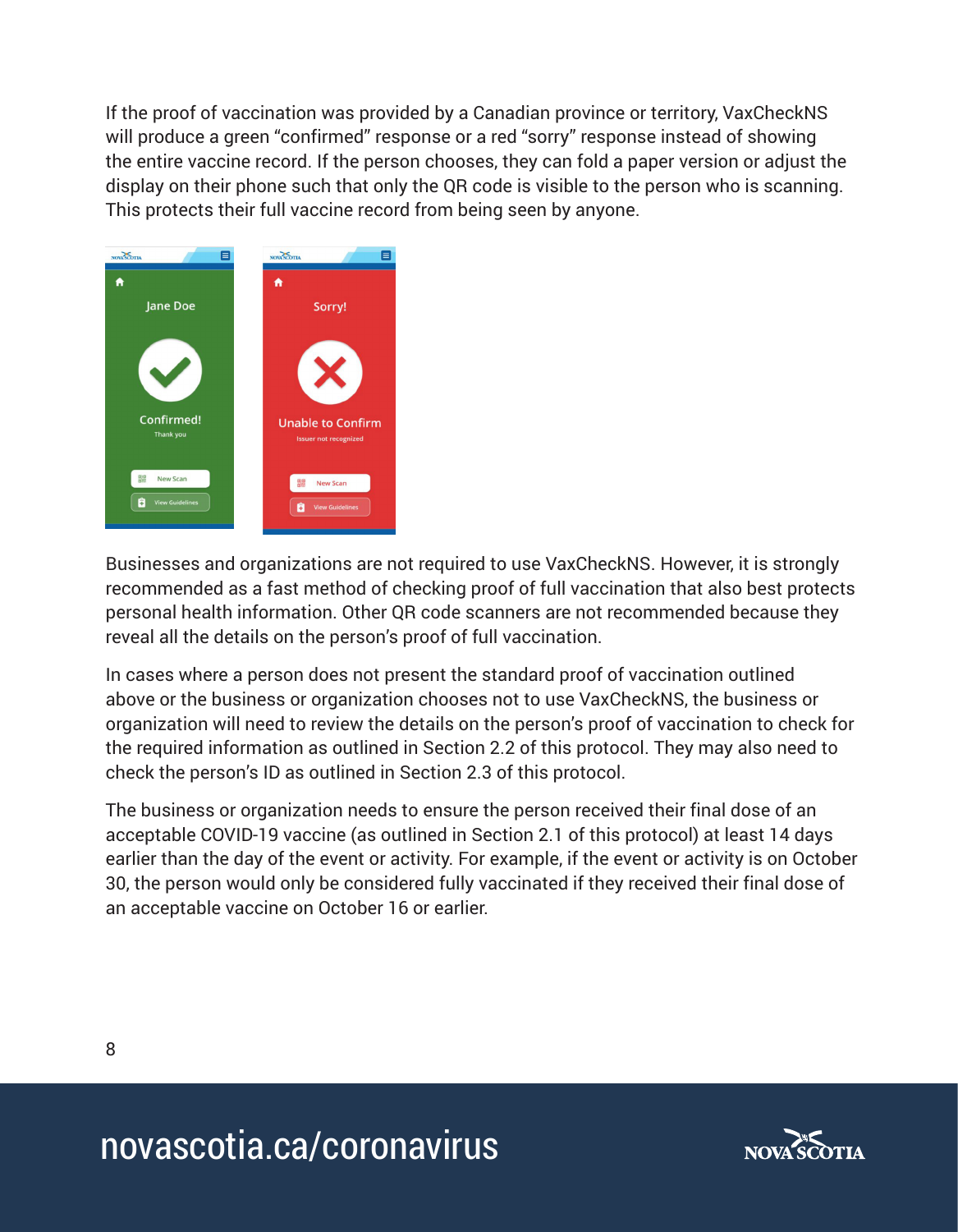#### **Privacy**

Nova Scotia's Personal Health Information Act prevents businesses and organizations from keeping records about people's health unless they provide consent. While businesses and organizations need to review proof of vaccination, they cannot keep copies of this private health information without the person's consent. They cannot keep a paper or electronic list of people who have or have not shown their proof of vaccination without their consent. Consent is recommended to be in writing but may be obtained verbally or in writing.

Businesses and organizations are allowed to create their own solutions for checking proof of vaccination as long as they respect privacy requirements. In some cases, they will need to require proof of vaccination every time a person accesses their events or activities. In other cases where a system that respects privacy requirements can be implemented, full proof of vaccination may only need to be shown once.

#### Responsibility in shared spaces

Some businesses and organizations that host events and activities covered under Section 3.1 of this protocol rent or use space within a building. In these cases, there is a joint responsibility between the business or organization and the building owner/manager. The building owner/manager needs to ensure renters and users of their spaces have proper processes in place for checking proof of full vaccination for participants in these events and activities. They can accomplish this through their rental agreement.

In cases where the renter or user of the owner/manager is not willing or capable of implementing a proper process for checking participants' proof of full vaccination, the owner/manager will be held responsible if there is demonstrated non-compliance with this protocol. If the owner/manager does not wish to take on the responsibility, they should not rent the space or make it available for the event or activity. The owner/manager cannot have the renter or user of the space sign a waiver absolving them of the responsibility.

If a business or organization that does not host events and activities covered under Section 3.1 of this protocol rents or uses a space in a building, they continue to be exempt from requiring proof of vaccination, even if events or activities in other parts of the building require it.

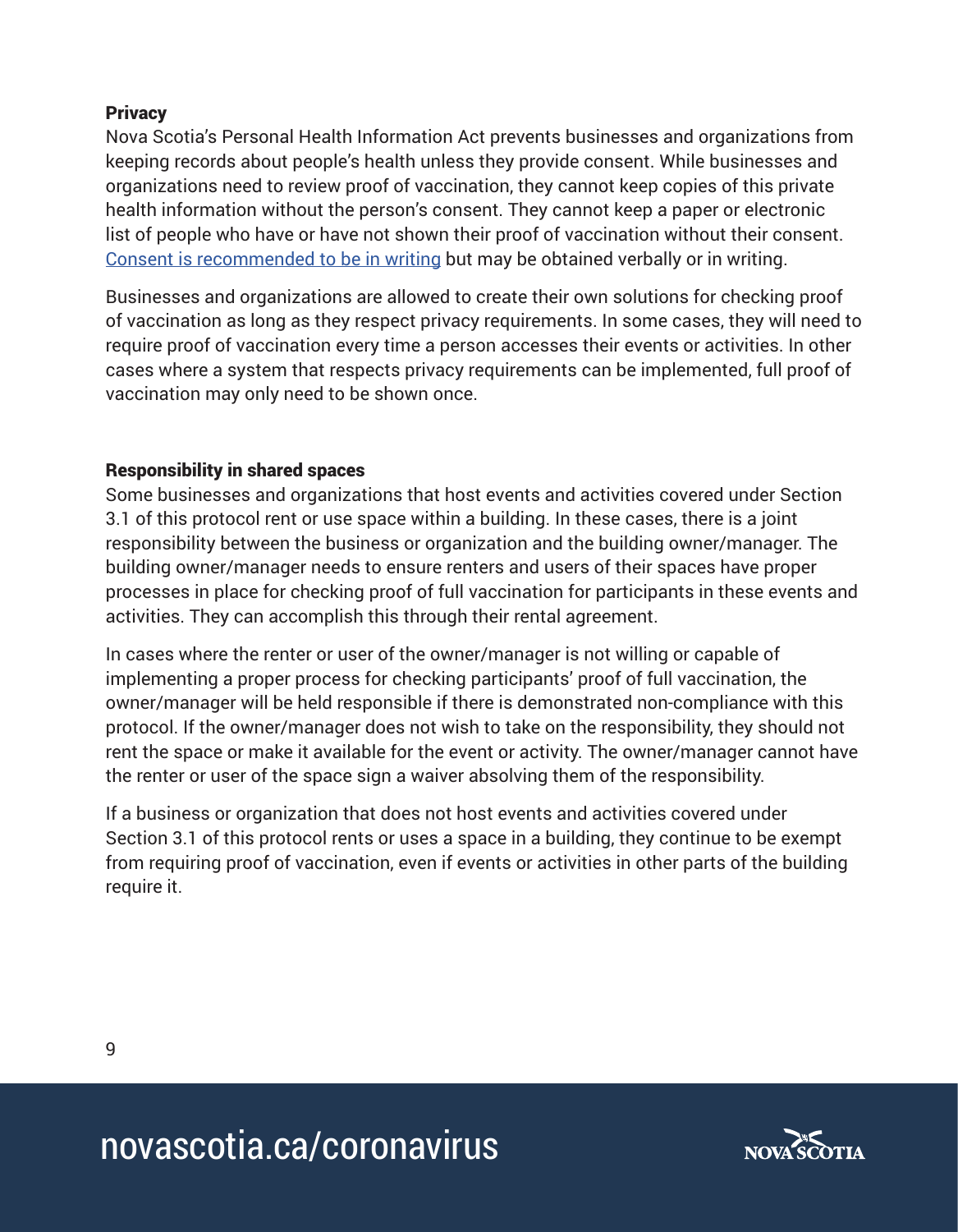## **3.0 Where the proof of full vaccination requirement applies**

## **3.1 Proof of full vaccination is required**

People need proof of full vaccination to go to or participate in discretionary, non-essential events, activities and services that gather people together, including but not limited to:

- full-service restaurants where patrons sit at tables to be served, both indoors and on patios
- food establishments (such as fast food and coffee shops) where people sit to eat/ drink, both indoors and on patios (not including takeout, drive-thru or delivery)
- liquor licensed (drinking) establishments (like bars, wineries, distillery tasting rooms, craft taprooms and liquor manufacturers)
- casinos and gaming establishments, both indoors and on patios
- fitness establishments (like gyms and yoga studios) and sport and recreation facilities (like arenas, pools and large multipurpose recreation facilities)
- businesses and organizations offering indoor and outdoor recreation and leisure activities (like climbing facilities, dance classes, escape rooms, go-carts, indoor arcades, indoor play spaces, music lessons, pottery painting, shooting ranges and outdoor adventure)
- indoor and outdoor festivals, special events and arts and culture events and activities (like theatre performances, concerts and movie theatres), unless they are outdoor events held in a public space with no specific entry point (like Nocturne)
- indoor and outdoor sports practices, games, competitions and tournaments (participants and spectators)
- indoor and outdoor extracurricular school-based activities, including sports
- bus, boat and walking tours
- museums, Art Gallery of Nova Scotia, and public library programs

10

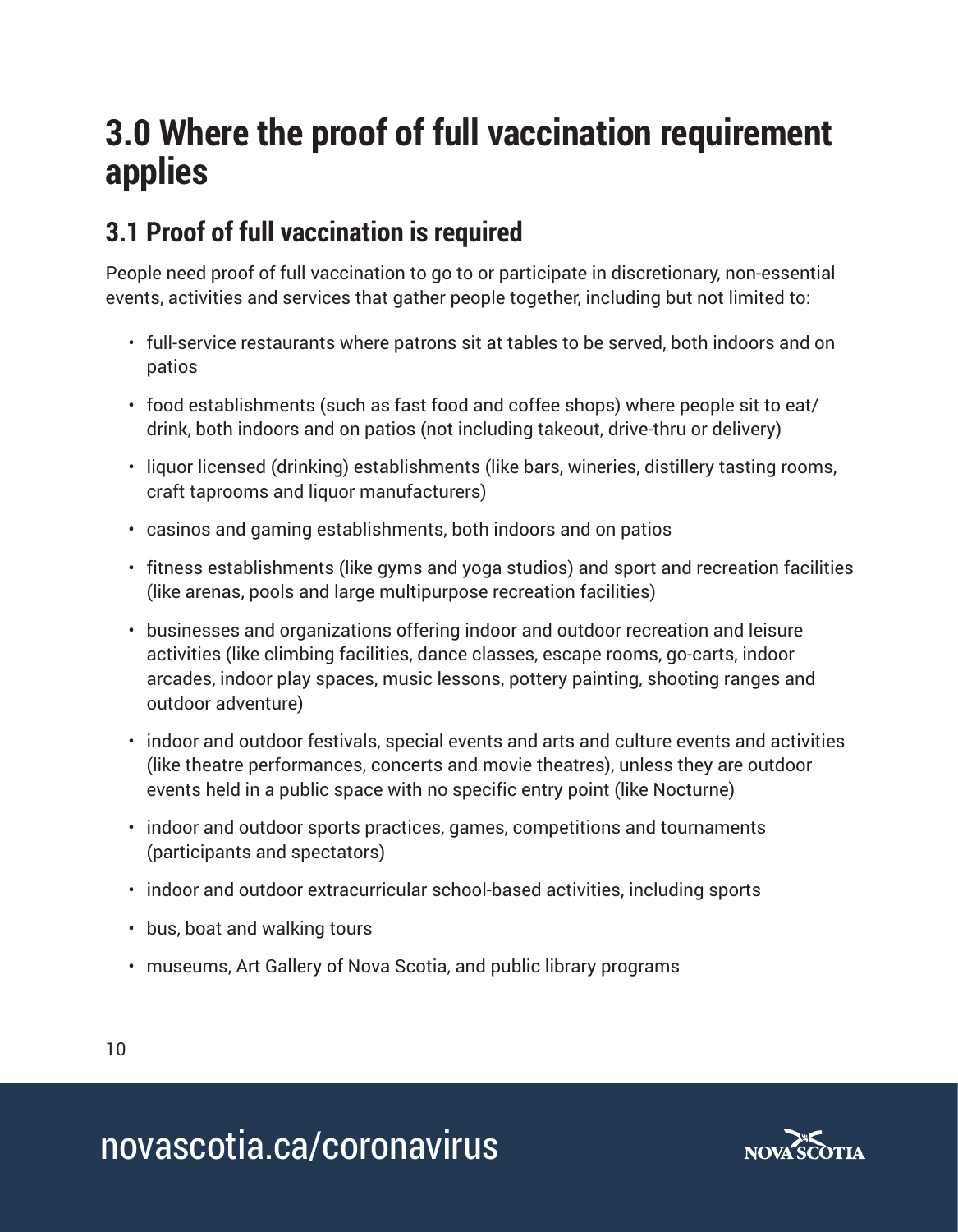- indoor and outdoor events and activities like receptions, social events and conferences that are hosted by a business or organization
- indoor and outdoor wedding ceremonies and funerals (including receptions and visitation) that are hosted by a business or organization
- community meetings in rental spaces and/or where the public may be present, such annual general meetings of businesses or organizations
- training hosted by a recognized business or organization (such as driver training or courses offered by a training business) and/or using a rental space

### **3.2 Proof of full vaccination is not required**

Proof of full vaccination is not required for most places that don't host formal gatherings and that offer essential, non-discretionary services and activities. Some examples include:

- retail stores
- financial institutions
- professional services like accountants and lawyers
- personal services like hair salons, barber shops, spas, nail salons and body art establishments
- healthcare services and health professions like doctor's offices, dental care, massage therapy and physiotherapy
- rental accommodations like hotel rooms, cottages and campgrounds
- regular faith services (such as daily or weekly)
- pre-primary to Grade 12 school-based activities and field trips that take place during the school day (unless a field trip is for an event or activity where proof of full vaccination is required), before and after school programs and school buses
- post-secondary institutions (universities, NSCC, private career colleges, language schools) unless they are hosting events or activities that the general public attend

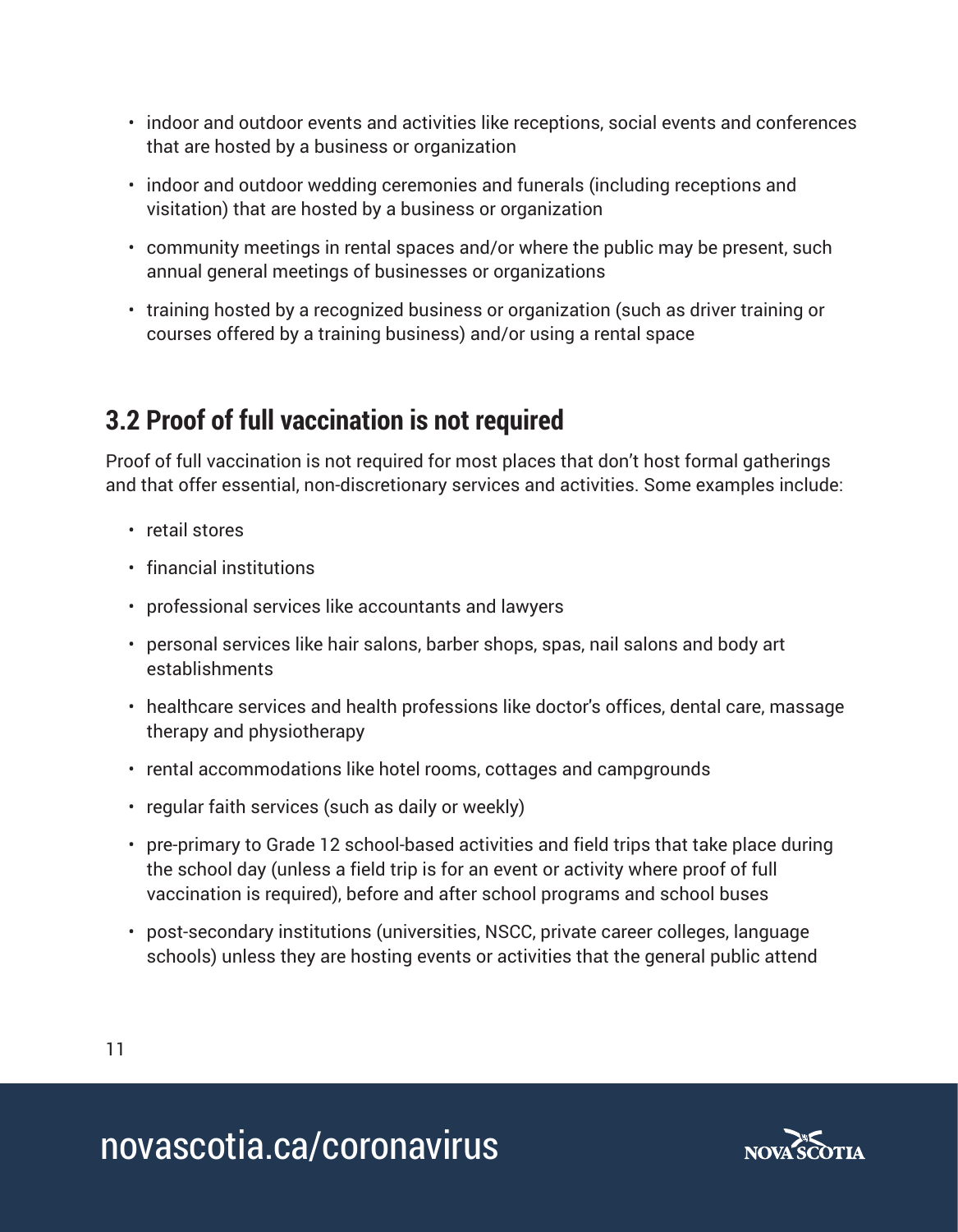- business meetings and other activities in the workplace when they involve people who regularly work together and where the general public is not present (unless it's in a rental space)
- legislatively required meetings where public participation cannot be done virtually (such as municipal council meetings where citizens have a democratic right to participate)
- places where government services are offered, such as Access Nova Scotia centres
- mental health and addictions support groups
- food banks, shelters, family resource centres and adult day programs for seniors and people with disabilities
- informal gatherings at a private residence (gathering limit of 15 indoors and 50 outdoors)
- general access to public libraries (such as borrowing books, using computers)
- public transportation

### **3.3 Employees and volunteers**

Proof of full vaccination is not required for full-time or part-time staff of businesses and organizations that host events and activities covered by Section 3.1 of this protocol.

However, if an employee accesses the event or activity on their own time, this protocol applies to them. For example, a staff member at a gym does not need to provide proof of full vaccination to work but does need to provide it to use the facility personally, such as attending fitness classes or using the weight room for their own workout.

Proof of full vaccination is not required under this protocol if your job requires you to access a business or organization that hosts an event or activity covered by this protocol (such as a liquor inspector, delivery person, public health officer, police officer, contractor). It is not required for service providers at an event or activity, such as caterers, photographers and DJs, because they are effectively in their workplace.

Proof of full vaccination is required for volunteers who host, lead or organize the events and activities covered by Section 3.1 of this protocol. Some examples include people who organize community events and programs, lead or organize club type activities, and coaches, referees and other officials who volunteer with sports activities.

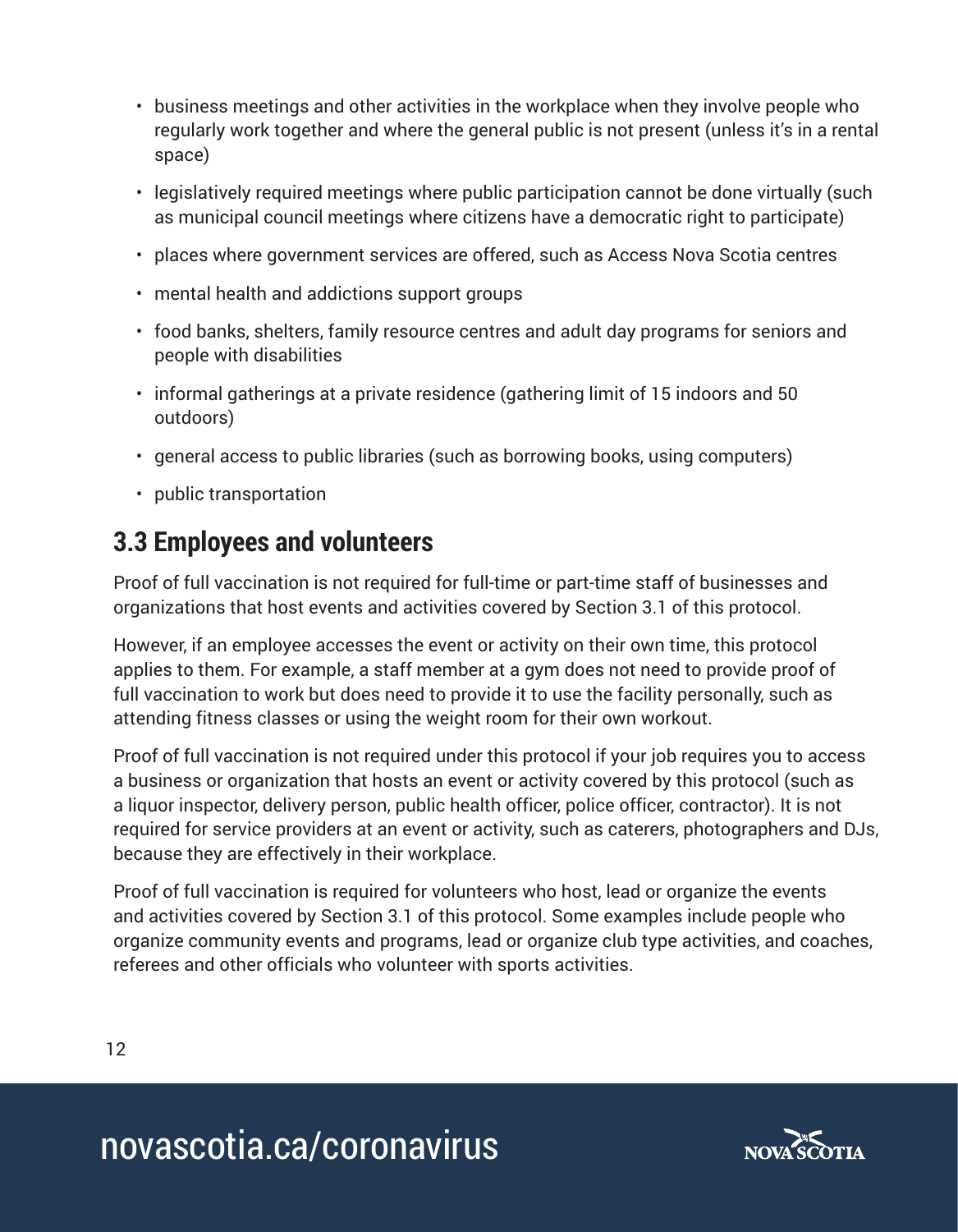Children and youth who are volunteers for events and activities covered by Section 3.1 of this protocol have the same grace period to get vaccinated as children and youth who are participants, as outlined in Section 3.4.

Any business or organization may choose to implement its own vaccine policy for staff and volunteers (see Section 4.0).

## **3.4 Children and youth**

Children can participate in events and activities covered in Section 3.1 of this protocol (even if their parents are not fully vaccinated) if they meet one of the following conditions:

- they are 12 or older and are fully vaccinated as outlined in Section 2.1 of this protocol
- they are 11 or under and therefore unable to be vaccinated
- they meet the criteria in one of the grace periods outlined below

Parents who are not fully vaccinated would have to either drop off their children for these activities (if that is possible) or have a fully vaccinated adult accompany them (if adult supervision is required or preferred).

Children who turned 12 between January 1 and October 4, 2021 have until December 31, 2021 to attend events and activities while they get vaccinated. Children who turn 12 after October 4, 2021 have 3 months from their birthday to get vaccinated.

Youth who are 13 to 18 and have proof that they received 1 dose of COVID-19 vaccine can participate in sport, recreation, arts and culture programming hosted by a business or organization as of October 4. To continue participating, they must provide proof of full vaccination by November 9, 2021. In order to be fully vaccinated by November 9, a person needs to get a first dose no later than September 28 and a second dose no later than October 26.

If youth choose not to get vaccinated by the time these grace periods end, they will no longer be able to participate until they can provide proof of full vaccination.

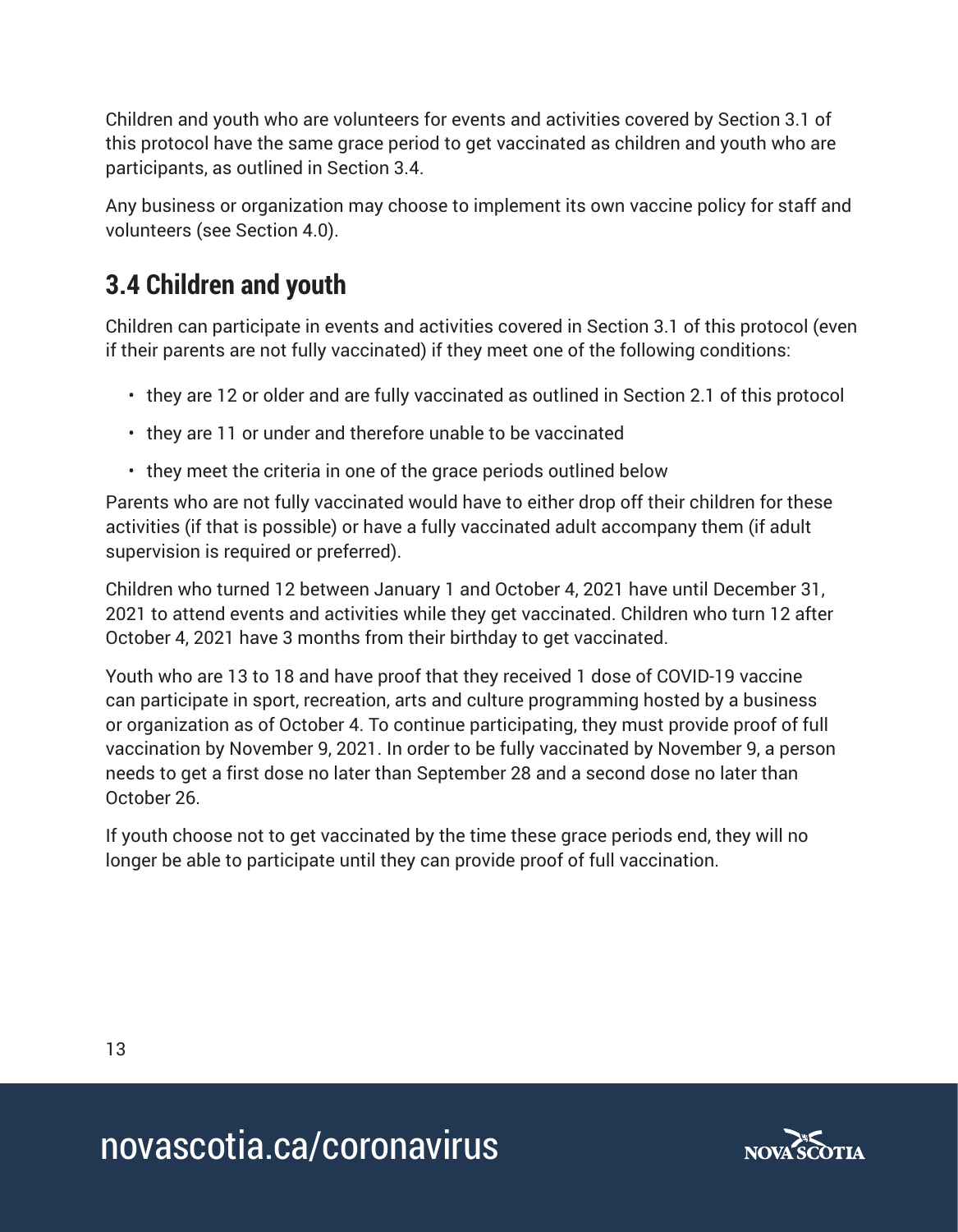### **3.5 Exceptions**

#### Medical exceptions

People with a valid medical reason that prevents them from getting vaccinated can request an exception from the requirement to show proof of full vaccination for events and activities covered by Section 3.1 of this protocol. Medical exceptions will only be granted in the following circumstances:

- a history of severe allergic reaction (e.g. anaphylaxis) after previous administration of a COVID-19 vaccine using a similar platform (mRNA or viral vector)
- an allergy to any component of the specific COVID-19 vaccine or its container (polyethylene glycol for the Pfizer-BioNTech and the Moderna vaccines)
- a history of major venous and/or arterial thrombosis with thrombocytopenia following vaccination with the AstraZeneca COVID-19 vaccine
- a history of capillary leak syndrome following vaccination with the AstraZeneca vaccine
- a history of myocarditis and/or pericarditis after a first dose of an mRNA COVID-19 vaccine (Pfizer-BioNTech or Moderna)
- experienced a serious adverse event after receiving a first dose of COVID-19 vaccine. A serious adverse event is defined as life-threatening, requires in-patient hospitalization or prolongs an existing hospitalization, results in persistent or significant disability/ incapacity, or in a congenital anomaly/birth defect.

People must ask a physician or nurse practitioner to complete and sign a Valid Medical Contraindication for COVID-19 Vaccination letter attesting that they have a valid medical reason that prevents vaccination. Physicians and nurse practitioners have a template of this letter to complete. The letter will include:

- The Nova Scotia logo with the Department of Health and Wellness identifier
- The patient's name three times throughout the document
- The physician or nurse practitioner's signature and the date
- The physician or nurse practitioner's name printed along with their credentials and the date
- 14

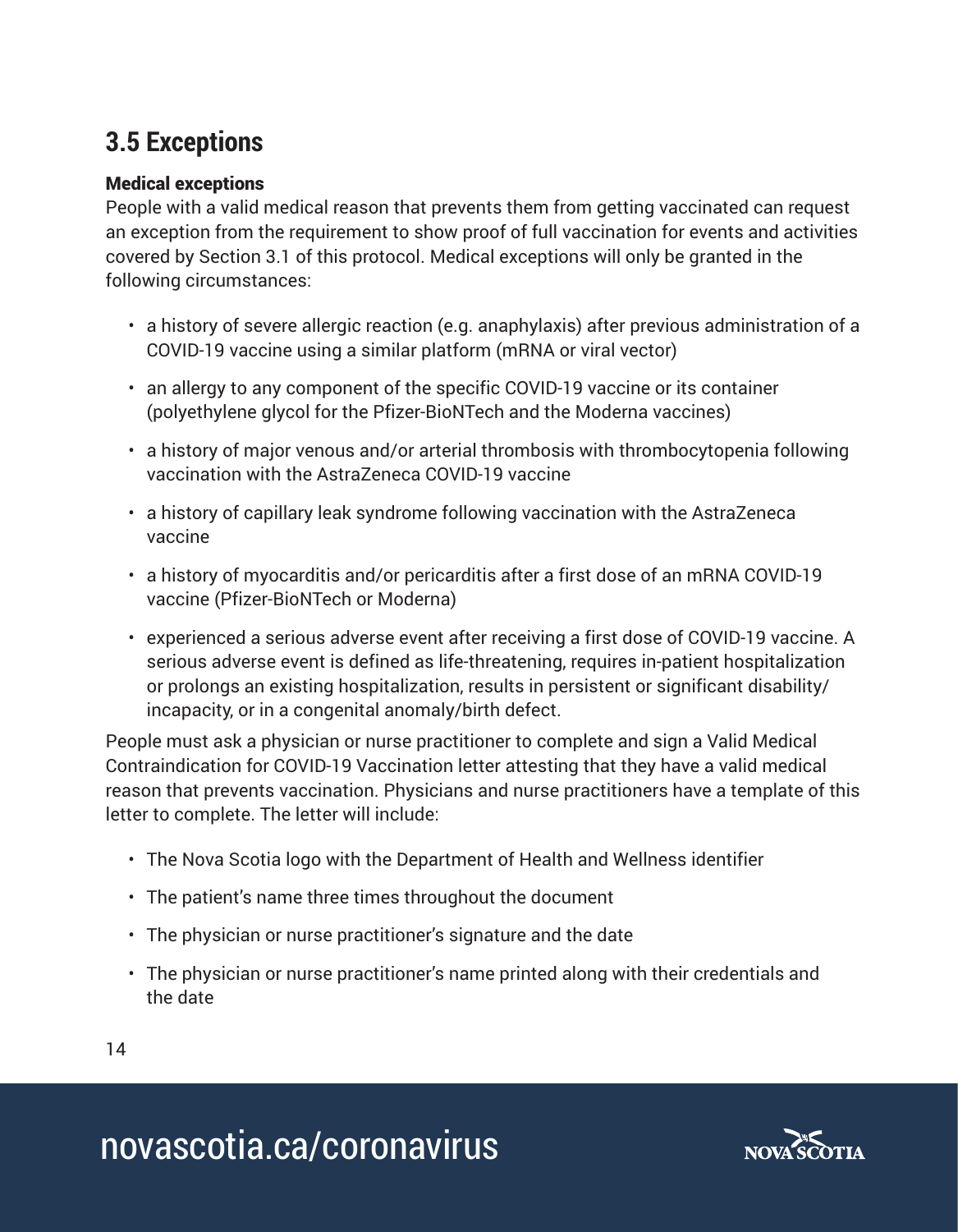Anyone with a medical exception needs to present this letter and valid ID in place of proof of full vaccination for events and activities covered by Section 3.1 of this protocol.

#### Participants in clinical trials for COVID-19 vaccines

A small number of Nova Scotians are participating in clinical trials for COVID-19 vaccines that are not yet approved by Health Canada or the World Health Organization. They are not required to show proof of full vaccination for events and activities covered by Section 3.1 of this protocol.

Participants in these trials do not need to request this exception. The Canadian Centre for Vaccinology has been authorized by the Department of Health and Wellness to send exception letters directly to these participants. The letter will include:

- The Nova Scotia logo with the Department of Health and Wellness identifier
- The participant's name two times throughout the document
- The name of the clinical trial
- Signature of Dr. Robert Strang, chief medical officer of Health for Nova Scotia and the date
- Signature of the lead researcher(s) for the clinical trial in which the person participated and the date

Anyone with an exception because they are in a clinical trial needs to present this letter and valid ID in place of proof of full vaccination for events and activities covered by Section 3.1 of this protocol.

# **4.0 Business and organization vaccine policies**

A business or organization that hosts events and activities covered in Section 3.1 of this protocol may choose to implement its own vaccination policy for employees, volunteers and customers, members or clients. Any policies they create cannot be less stringent than this protocol.

Many businesses and organizations are not subject to this protocol. Some examples are given in Section 3.2. They can also set their own vaccination policies for employees, volunteers and customers, members or clients.

15

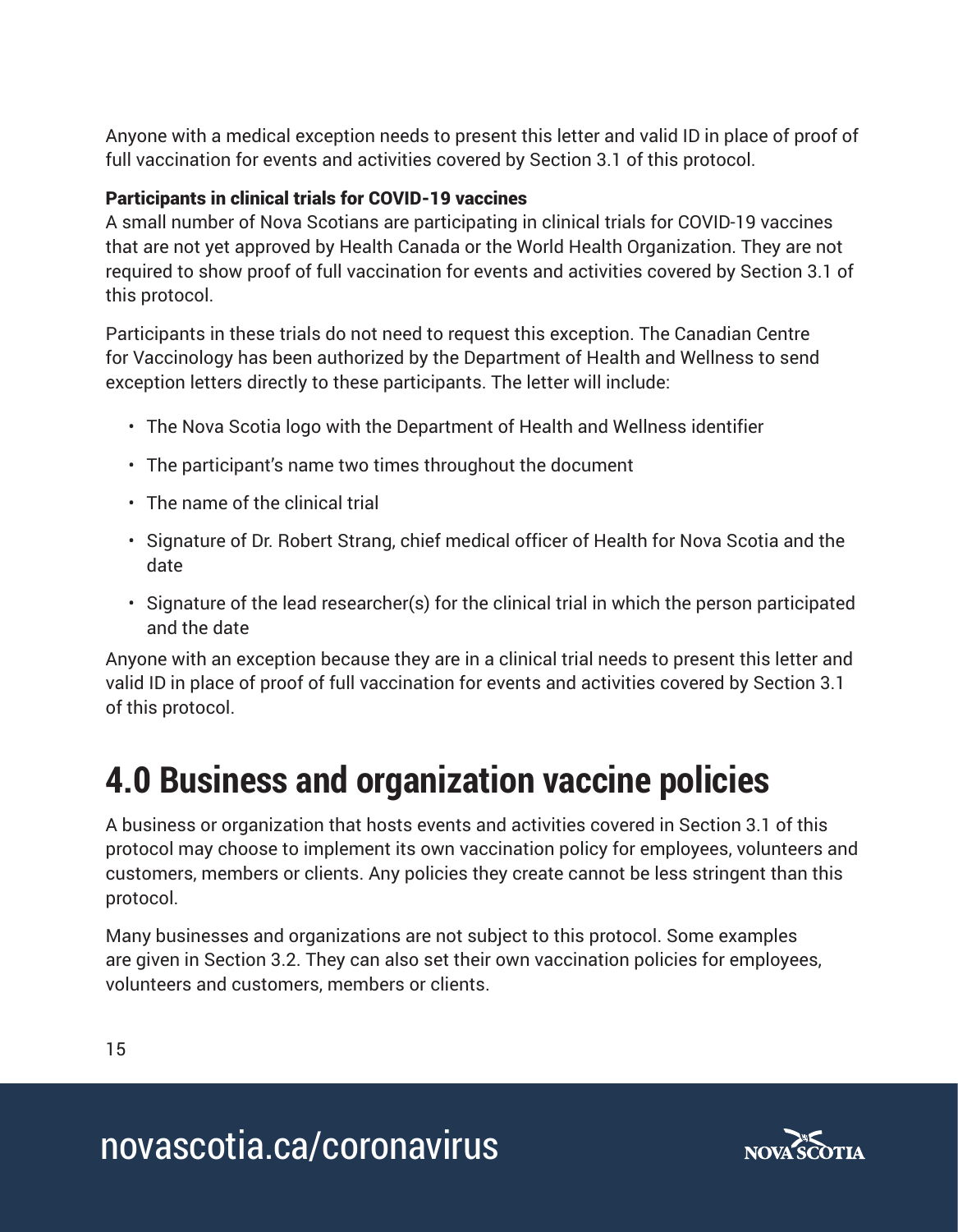All vaccination policies need to take legal and ethical implications into consideration. People who are not fully vaccinated need to be able to access essential, non-discretionary services such as grocery stores, pharmacies, health care services and more.

# **5.0 Compliance**

### **5.1 Inspection of events and activities**

Provincial inspectors will conduct compliance checks at events and activities covered in Section 3.1 of this protocol. Some may be coupled with regular inspections, such as food safety. Some may be based on complaints. Not every event and activity will be inspected.

Inspectors will ensure the business or organization has a system in place to only allow people who are either age 11 or under or have provided proof of full vaccination to participate. They will also check for compliance with other aspects of the Health Protection Act Order that may apply.

Any compliance action will take into consideration the risk to public health and the willingness of the business or organization to comply with this protocol. If aspects of noncompliance are noted, enforcement will take a measured approached with the use of a range of available options to ensure compliance with this protocol (e.g. education, ticketing, etc.).

If necessary, enforcement action could include fines of \$2,422.50 per individual or \$11,622.50 per corporation. It could include closure of the business or organization hosting the event or activity until they comply.

## **5.2 Compliance by patrons**

Businesses and organizations may have many patrons who are willing to comply with this proof of full vaccination protocol. They may face opposition from some.

It will be important for businesses and organizations to remind patrons that the proof of vaccination requirement is the law in Nova Scotia under the Health Protection Act Order issued by the Chief Medical Officer of Health to protect people during the ongoing pandemic.